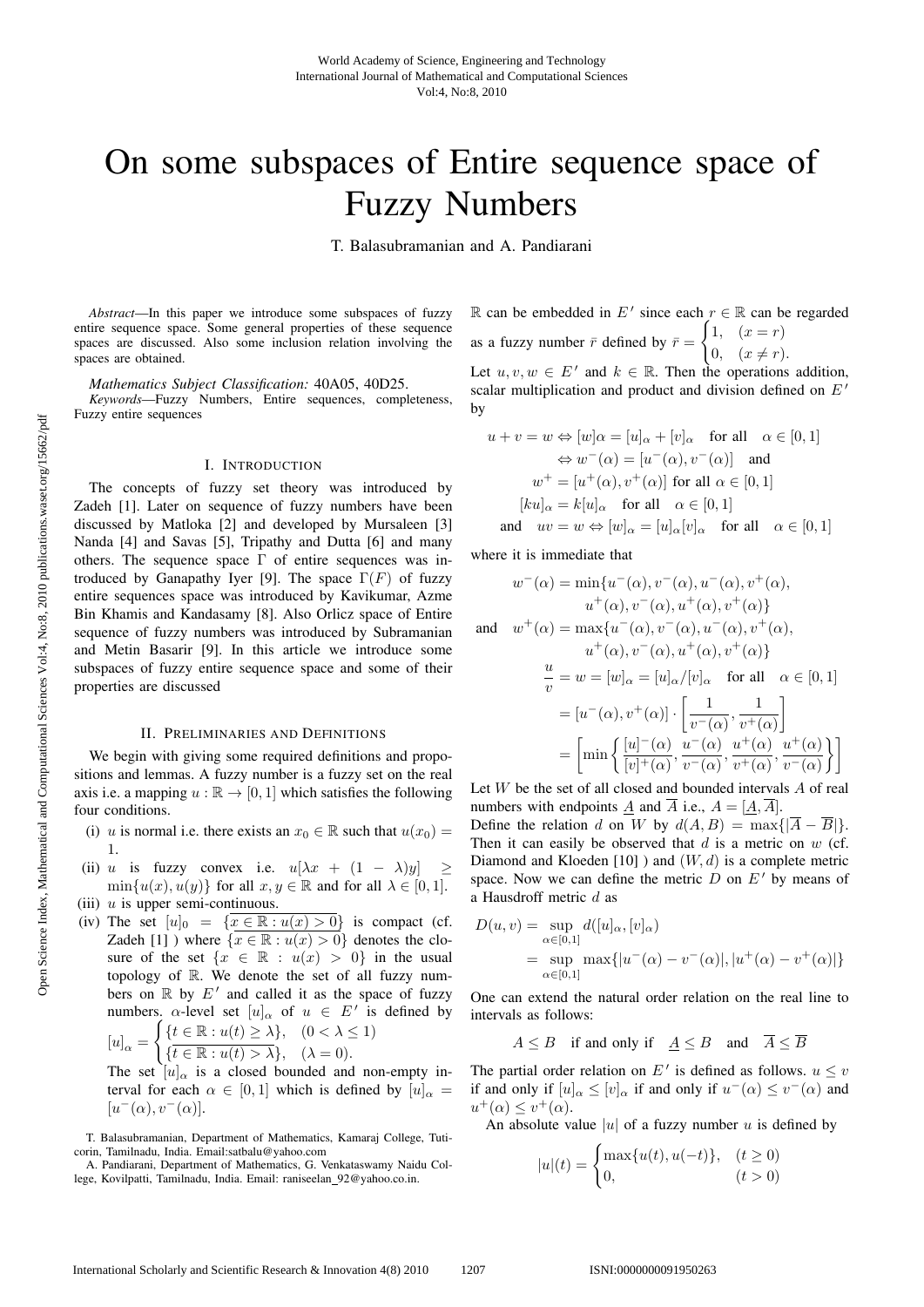$\alpha$ -level set  $[|u|]_{\alpha}$  of the absolute value of  $u \in E'$  is in the form  $[|u|]_{\alpha} = [u^-(\alpha), v^+(\alpha)]$  where

$$
|a - [a \ (a), b \ (a)] \text{ where}
$$
  

$$
|u|^{-}(\alpha) = \max\{0, u^{-}(\alpha), -u^{+}(\alpha)\}\
$$
  

$$
|u|^{+}(\alpha) = \max\{|u^{-}(\alpha)|, |u^{+}(\alpha)|\}
$$

**Definition II.1.** A sequence  $u = (u_k)$  of fuzzy numbers is a *function*  $u$  *from the set*  $\mathbb N$  *into*  $E'$ .

*The fuzzy number*  $u_k$  *denotes the value of the function at*  $k \in \mathbb{N}$ *and is called the* k*-th term of the sequence. The set of all fuzzy sequences is denoted by*  $w(F)$ *.* 

**Definition II.2.** *A sequence*  $u = (u_k) \in w(F)$  *is called convergent with limit*  $l \in E'$  *if and only if for every*  $\varepsilon > 0$ *there exists an*  $n_0 = n_0(\varepsilon) \in \mathbb{N}$  *such that*  $D(u_k, u) < \varepsilon$  *for all*  $k \geq n_0$ *.* 

**Definition II.3.** *A sequence*  $u = (u_k) \in w(F)$  *is called bounded if and only if the set of fuzzy numbers consisting of the terms of the sequence*  $(u_k)$  *is a bounded set. That is, a sequence*  $(u_k) \in w(F)$  *is said to be bounded if and only if there exist two fuzzy numbers* m *and* M *such that*  $m \leq u_k \leq M$  for all  $k \in \mathbb{N}$ . In this article we define some sub *spaces*  $\Gamma(F, \lambda)$ *,*  $\chi(F)$  *and*  $\Gamma(F, 1, d)$  *of fuzzy entire sequences space.*

## III. MAIN RESULTS

For each fixed  $k$ , define the fuzzy metric

$$
D(u_k, v_k) = \sup_{\alpha \in [0,1]} \max\{|u_k^-(\alpha) - v_k^-(\alpha)|^{1/k},
$$

$$
|u_k^+(\alpha) - v_k^+(\alpha)|^{1/k}\}
$$

Clearly  $(E', D)$  is a complete metric space.

We define the space of all entire sequences of fuzzy numbers by

$$
\Gamma(F) = \{u = (u(k)) \in w(F) : \lim_{k \to \infty} D(u_k, \overline{0}) = 0\}
$$

Theorem III.1. Γ(F) *is a complete metric space with respect to the metric*

$$
d(u, v) = \sup_{k} D(u_k, v_k)
$$

*Proof:* Let  $\{u^i\}$  be a Cauchy sequence of fuzzy numbers in  $\Gamma(F)$ . Then for given  $\varepsilon > 0$  there exist  $n_0 \in \mathbb{N}$  such that

$$
d(u^i, u^j) = \sup_k D[u_k^{(i)}, v_k^{(j)}] < \varepsilon \quad \text{for all } i, j \ge n_0 \qquad (1)
$$

Since this is true for all  $k$ , we have

$$
D(u_k^{(i)}, v_k^{(j)}) < \varepsilon \quad \text{for all } i, j \ge n_0 \tag{2}
$$

This leads to the fact that  $\{u_k^{(i)}\}$  is a Cauchy sequence of fuzzy number in E'. Since  $(E', D)$  is a complete metric space,  ${u_k^{(i)}\} \to u_k$  as  $i \to \infty$ . Therefore,  $D(u_k^{(i)}, u_k) < \varepsilon$ , since this is true for all k,  $\sup_k D(u_k^{(i)}, u_k) < \varepsilon$  implies that  $u^{(i)} \to u$  in  $\Gamma(F)$ . It is easy to see that  $u \in \Gamma(F)$ . Hence  $\Gamma(F)$  is complete. Now we proceed to define some subspaces of  $\Gamma(F)$ .

**Definition III.2.** *Let*  $\lambda = (\lambda_k)$  *denote a fixed sequence of fuzzy numbers such that*  $\lambda_k \neq 0$  *for all k. We define the sequence space*  $\Gamma(F, \lambda)$  *as follows:* 

$$
\Gamma(F,\lambda) = \{ u \in \Gamma(F) : \lambda u \in \Gamma(F) \}.
$$

**Theorem III.3.**  $\Gamma(F, \lambda) = \Gamma(F)$  *if and only if*  $\limsup\{D(\lambda_k, \overline{0})\} < \infty$ .

*Proof:* Suppose 
$$
\Gamma(F, \lambda) = \Gamma(F)
$$
.

Let  $u \in \Gamma(F, \lambda)$ . Then  $\lambda u \in \Gamma(F)$ . Therefore for given  $\varepsilon > 0$  there exist  $n_0$  such that  $D(\lambda_k u_k, \overline{0}) < \varepsilon$  for all  $k \geq n_0$ . Suppose  $\limsup \{D(\lambda_k, \overline{0})\} = \infty$ . Then there exist a subsequence  ${n_k}$  such that  $D(\lambda_{n_k}, 0) > M$  for some  $M > 0$ . Therefore  $\sup \max \left\{ |\lambda_{n_k}^+(\alpha)|^{1/k}, |\lambda_{n_k}^-(\alpha)|^{1/k} \right\} > M.$  $\alpha \in [0,1]$ 

This implies that  $|\lambda_{n_k}^+(\alpha)|^{1/k} > M$  and  $|\lambda_{n_k}^-(\alpha)|^{1/k} > M$ . Now, define a sequence of fuzzy numbers by

$$
u_{n_k} = \begin{cases} \overline{1}, & \text{if } n = k, \\ 0, & \text{if } n \neq k. \end{cases}
$$

Then  $u_{n_k}^-(\alpha) = 0$  and  $u_{n_k}^+(\alpha) = 1$ . Clearly  $(u_{n_k} \in \Gamma(F))$ . But  $|u_{n_k}^{+}(\alpha)\lambda_{n_k}^{-}(\alpha)|^{1/k} > M$  and  $|u_{n_k}^{+}(\alpha)\lambda_{n_k}^{+}(\alpha)|^{1/k} > M$ , which contradicts the fact that  $D(\lambda_k u_k, \overline{0}) < \varepsilon$ .

Conversely, Suppose  $\limsup\{D(\lambda_k, \overline{0}\} < \infty$ . Then there exist  $M > 0$  such that  $D(\lambda_k, \overline{0}) < M$  for all k.

Obviously  $\Gamma(F, \lambda) \subseteq \Gamma(F)$ . Let  $u \in \Gamma(F)$ . Then  $D(u_k, \overline{0})$  <  $\varepsilon/M$ . Now,  $D(\lambda_K u_k, \overline{0}) \leq D(\lambda_k, \overline{0}) \leq D(u_k, \overline{0}) < \varepsilon$  (see cf. Talo [11]).

Hence  $\lambda u \in \Gamma(F)$ . From this we get  $\Gamma(F) \subseteq \Gamma(F, \lambda)$ . Consequently,  $\Gamma(F) = \Gamma(F, \lambda)$ . This completes the proof

**Theorem III.4.** *If*  $\lambda = (\lambda_k)$  *and*  $\mu = (\mu_k)$  *are any two fixed sequences of fuzzy numbers and if*  $\{D(\gamma_k, \overline{0})\} < M$  *for all* k *and for some*  $M > 0$ *, where*  $\gamma_k = \frac{\mu_k}{\lambda_k}$  *then*  $\Gamma(F, \lambda) \subset \Gamma(F, \mu)$ *.* 

*Proof:* Suppose 
$$
\{D(\gamma_k, \overline{0})\} < M
$$
 for some  $M > 0$ .  
Then  $\sup_{\alpha \in [0,1]} \max \{|\gamma_k^+(\alpha)|^{1/k}, |\gamma_k^-(\alpha)|^{1/k}\} < M$ .  
This implies that  $\left| \left(\frac{\mu_k}{\lambda_k}\right)^-(\alpha) \right|^{1/k} < M$  and

$$
\left| \left( \frac{\mu_k}{\lambda_k} \right)^+ (\alpha) \right|^{1/k} < M
$$
. From this we get

$$
\left|\mu_k^-\right| < M\left|\lambda_k^-(\alpha)\right|, \quad \left|\mu_k^+\right| < M\left|\lambda_k^-(\alpha)\right| \tag{3a}
$$

and 
$$
\left|\mu_k^- \right| < M\left|\lambda_k^+(\alpha)\right|, \quad \left|\mu_k^+ \right| < M\left|\lambda_k^+(\alpha)\right| \tag{3b}
$$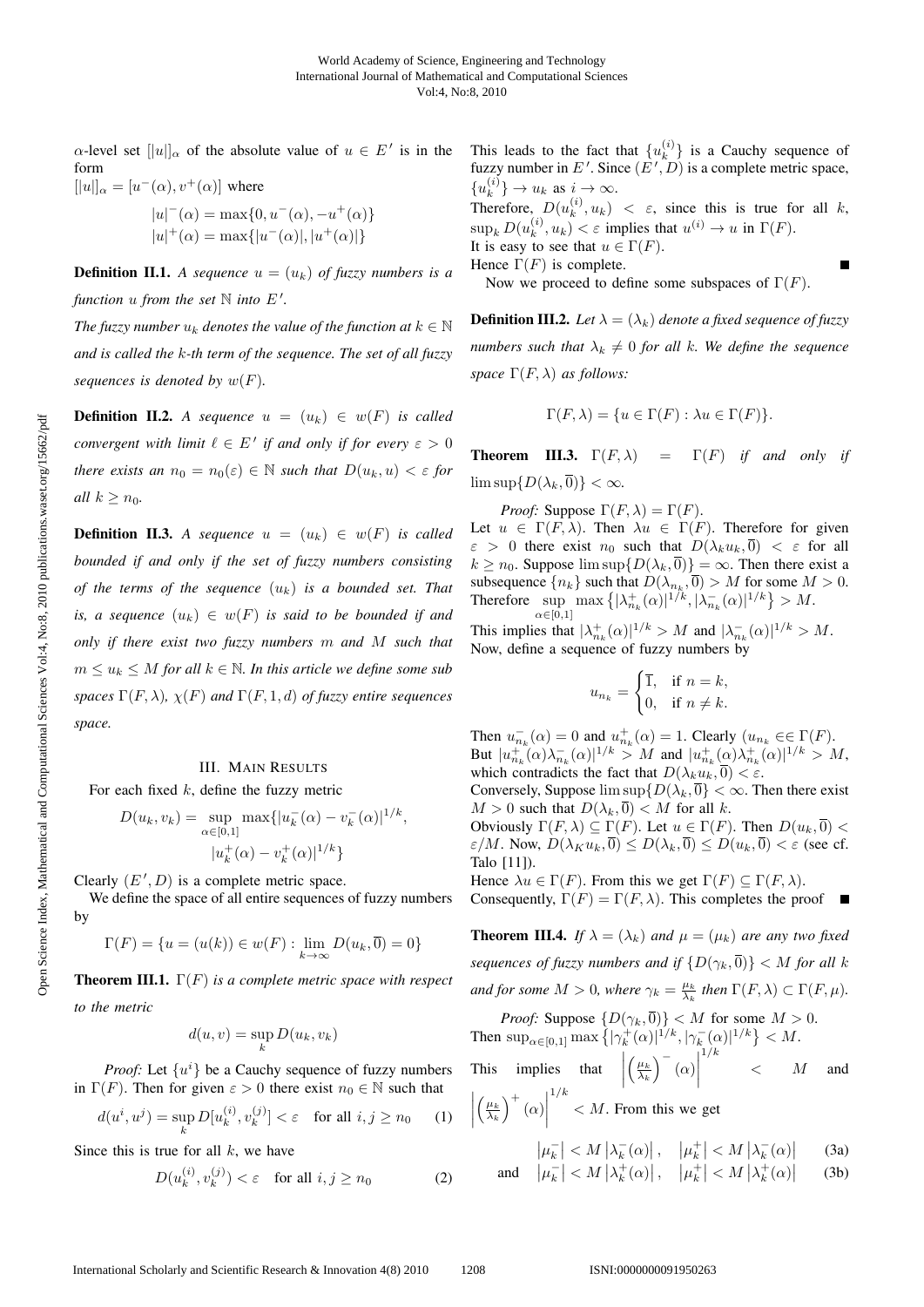Let  $u \in \Gamma(F, \lambda)$ . Then  $\lambda u \in \Gamma(F)$ . Therefore for given  $\varepsilon > 0$  there exist  $n_0 \in \mathbb{N}$  such that  $D(\lambda_k u_k, \overline{0}) < \varepsilon/M$  for all  $k > n_0$ .

This implies that

 $\sup_{\alpha \in [0,1]} \max\{ |(\lambda_k u_k)^-(\alpha)|^{1/k}, |(\lambda_k u_k)^+(\alpha)|^{1/k} \} < \varepsilon/M.$ This means that  $|(\lambda_k u_k)^{-}(\alpha)|^{1/k}$  <  $\varepsilon/M$  and  $|(\lambda_k u_k)^+(\alpha)|^{1/k} < \varepsilon/M$ . From this we get

$$
|\lambda_k^-(\alpha)u_k^-(\alpha)| < \varepsilon/M, \quad |\lambda_k^+(\alpha)u_k^+(\alpha)| < \varepsilon/M \qquad (4)
$$

Using (3) and (4) we get

$$
\begin{aligned} |\mu^-_k(\alpha)u^-_k(\alpha)|&=|\mu^-_k(\alpha)|\,|u^-_k(\alpha)|
$$

Similarly we have  $|\mu_k^-(\alpha)u_k^+(\alpha)| < \varepsilon$ and  $|\mu_k^{\perp}(\alpha)u_k^-(\alpha)| \ll \varepsilon$ ,  $|\mu_k^{\perp}(\alpha)u_k^+(\alpha)| < \varepsilon$ . Hence  $\sup_{\alpha \in [0,1]} \max\{ |(\mu_k u_k)^-(\alpha)|^{1/k}, \quad |(\mu_k u_k)^+(\alpha)|^{1/k} \} < \varepsilon.$ This implies that  $D(\mu_k u_k, \overline{0}) < \varepsilon$ . Thus  $u \in \Gamma(F, \mu)$ . Remark: The condition stated in Theorem III.5 is not necessary. Let us, now define a sequence  $(\lambda_k) = \left(\frac{1}{k!}\right)$ , where  $k \in E'$  and  $\mu_k = (\overline{1})$  for all k. Then  $\{D(\gamma_k, \overline{0})\}$  and  $\{D(\mu_k, \overline{0})\}$  are bounded sequences. Thus by Theorem III.4,  $\Gamma(F, \lambda) = \Gamma(F, \mu) = \Gamma(F)$ . Therefore  $\Gamma(F, \lambda) \subseteq \Gamma(F, \mu)$ . But  $\left\{D\left(\frac{\mu_k}{\lambda_k}, \overline{0}\right)\right\}$  is unbounded.  $\Box$  $\Gamma(F, \lambda)$  is endowed with two topologies, one is the metric

topology inherited from  $\Gamma(F)$ , its metric being

$$
d(u, v) = \sup_{k} \left\{ \sup_{\alpha \in [0, 1]} \max\{|u_k^-(\alpha) - v_k^-(\alpha)|^{1/k}, \atop |u_k^+(\alpha) - v_k^+(\alpha)|^{1/k}} \right\}
$$

where  $u, v \in \Gamma(F, \lambda)$ . The other is the metric topology  $d_{\lambda}$ given by

 $d_{\lambda}(u, v) = \sup_{k} D_{\lambda}(u_k, v_k)$ , where

$$
D_{\lambda}(u_{k}, v_{k}) = \sup_{\alpha \in [0,1]} \max \left\{ |\lambda_{k}^{-}(\alpha)|^{1/k} |u_{k}^{-}(\alpha) - v_{l}^{-}(\alpha)|^{1/k}, \right.|\lambda_{k}^{-}(\alpha)|^{1/k} |u_{k}^{+}(\alpha) - v_{l}^{+}(\alpha)|^{1/k} \right\}
$$

and E' is complete with respect to  $D_{\lambda}$ .

**Theorem III.5.** *If*  $\limsup\{D(\lambda_k, \overline{0})\} < \infty$  *then d is finer than*  $d_{\lambda}$ *.* 

*Proof:* To prove the result, it is enough to prove that if  $\{u_k\}$  is a sequences of fuzzy numbers converging to u in  $[\Gamma(F, \lambda), d]$  then the sequence converges to u in  $[\Gamma(F, \lambda), d_{\lambda}]$ . Consider the identity mapping I from  $(\Gamma(F, \lambda), d)$  to  $(\Gamma(F, \lambda), d_\lambda)$  defined by  $u \to u$ . Take  $u = \overline{0}$ , where  $\overline{0}$  is the zero element of  $\Gamma(F)$ . Since  $(u_k)$  converges to  $u = \overline{0}$  in  $(\Gamma(F, \lambda), d)$ , given  $\varepsilon > 0$  there exists a positive integer  $n_0$  such that  $d(u, \overline{0}) = \sup D(u_k, \overline{0}) < \varepsilon$  for all

 $k > n_0$ .

Let 
$$
U = \limsup \{D(\lambda_k, \overline{0})\}
$$
  
\n $d_{\lambda}(u, \overline{0}) = \sup_{k} \left\{ \sup_{\alpha \in [0,1]} \max \left\{ |\lambda_k^{-}(\alpha)|^{1/k} |u_k^{-}(\alpha)|^{1/k}, \right\} \right\}$   
\n $|\lambda_k^{+}(\alpha)|^{1/k} |u_k^{+}(\alpha)|^{1/k} \right\}$   
\n $\leq U \sup_{k} \left\{ \sup_{\alpha \in [0,1]} \max \left\{ |u_k^{-}(\alpha)|^{1/k}, |u_k^{+}(\alpha)|^{1/k} \right\} \right\}$   
\n $\leq U \sup_{k} D(u_k, \overline{0}) < U \varepsilon$ 

Hence  $(u_k)$  converges to  $\overline{0}$  in  $(\Gamma(F, \lambda), d_\lambda)$ .

**Theorem III.6.**  $(\Gamma(F, \lambda), d_{\lambda})$  is a complete metric space if *and only if*

 $\liminf \{D(\lambda_k, \overline{0})\} > 0.$ 

*Proof:* Let  $\{u^i\}$  be a Cauchy sequence of fuzzy numbers in  $\Gamma(F, \lambda)$ . Therefore for given  $\varepsilon > 0$  there exist  $n_0 \in \mathbb{N}$  such that  $d_{\lambda}(u^{i}, u^{j}) = \sup D_{\lambda}\big(u^{(i)}_{k}, u^{(j)}_{k}\big) < \varepsilon$  for all  $i, j \geq n_0$ . Since this is true for all  $k, D_{\lambda}(u_k^{(i)}, u_k^{(j)}) < \varepsilon$  for all  $i, j \ge n_0$ . This implies that

$$
\sup_{k} \left\{ \sup_{\alpha \in [0,1]} \max \left\{ |\lambda_{k}^{-}(\alpha)|^{1/k} |u_{k}^{(i)-}(\alpha) - u_{k}^{(j)-}(\alpha)|^{1/k} \right\}, \frac{|\lambda_{k}^{+}(\alpha)|^{1/k} |u_{k}^{(i)+}(\alpha) - u_{k}^{(j)+}(\alpha)|^{1/k}}{L = \liminf \{ D(\lambda_{k}, \overline{0}) \}} \right\}
$$
\nLet 
$$
L = \liminf \left\{ \sup_{\alpha \in [0,1]} \max \left\{ |\lambda_{k}^{-}(\alpha)|^{1/k}, |\lambda_{k}^{+}(\alpha)|^{1/k} \right\} \right\}
$$

$$
-(6)
$$

Using  $(5)$  and  $(6)$  we get

$$
|u_k^{(i)-}(\alpha) - u_k^{(j)-}(\alpha)|^{1/k} < \frac{\varepsilon}{L} \text{ and} \tag{7}
$$

$$
|u_k^{(i)+}(\alpha) - u_k^{(j)+}(\alpha)|^{1/k} < \frac{\varepsilon}{L} \text{ for all } i, j \ge n_0 \qquad (8)
$$

Hence  $\{u_k^{(i)}\}$  is a Cauchy sequence in E' and since  $(E', D)$ is complete,

$$
\{u_k^{(i)}\} \to u_k \quad \text{as } i \to \infty \tag{9}
$$

Hence  $D(u_k^{(i)}, u_k) < \frac{\varepsilon}{L}$  for all  $i, j \ge n_0$ . Letting  $j \rightarrow \infty$  in (7) we get

$$
|u_k^{(i)-}(\alpha) - u_k^-(\alpha)|^{1/k} < \frac{\varepsilon}{L} \quad \text{and}
$$
\n
$$
|u_k^{(i)+}(\alpha) - u_k^+(\alpha)|^{1/k} < \frac{\varepsilon}{L}
$$

Now

$$
|\lambda_k^-(\alpha)|^{1/k} |u_k^{(i)-}(\alpha) - u_k^-(\alpha)|^{1/k} < \varepsilon \text{ and}
$$
  

$$
|\lambda_k^+(\alpha)|^{1/k} |u_k^{(i)+}(\alpha) - u_k^+(\alpha)|^{1/k} < \varepsilon
$$

Hence

$$
\sup_{k} \sup_{\alpha \in [0,1]} \max \left\{ |\lambda_k^{-}(\alpha)|^{1/k} | |u_k^{(i)-}(\alpha) - u_k^{-}(\alpha)|^{1/k}, \right. \left. |\lambda_k^{+}(\alpha)|^{1/k} | |u_k^{(i)+}(\alpha) - u_k^{+}(\alpha)|^{1/k} \right\} < \varepsilon
$$

Open Science Index, Mathematical and Computational Sciences Vol.4, No:8, 2010 publications.waset.org/15662/pdf Open Science Index, Mathematical and Computational Sciences Vol:4, No:8, 2010 publications.waset.org/15662/pdf